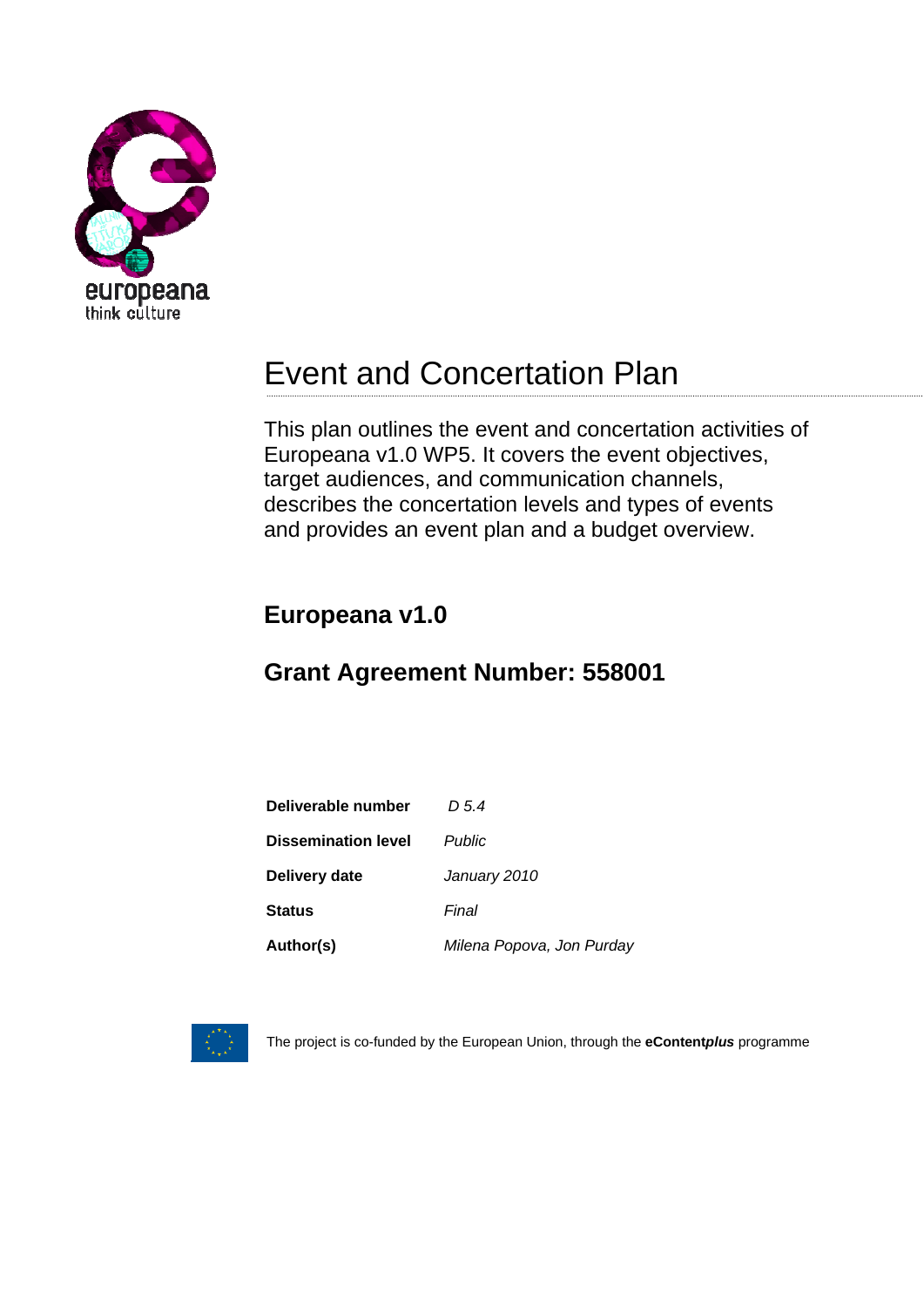

## **Table of Contents:**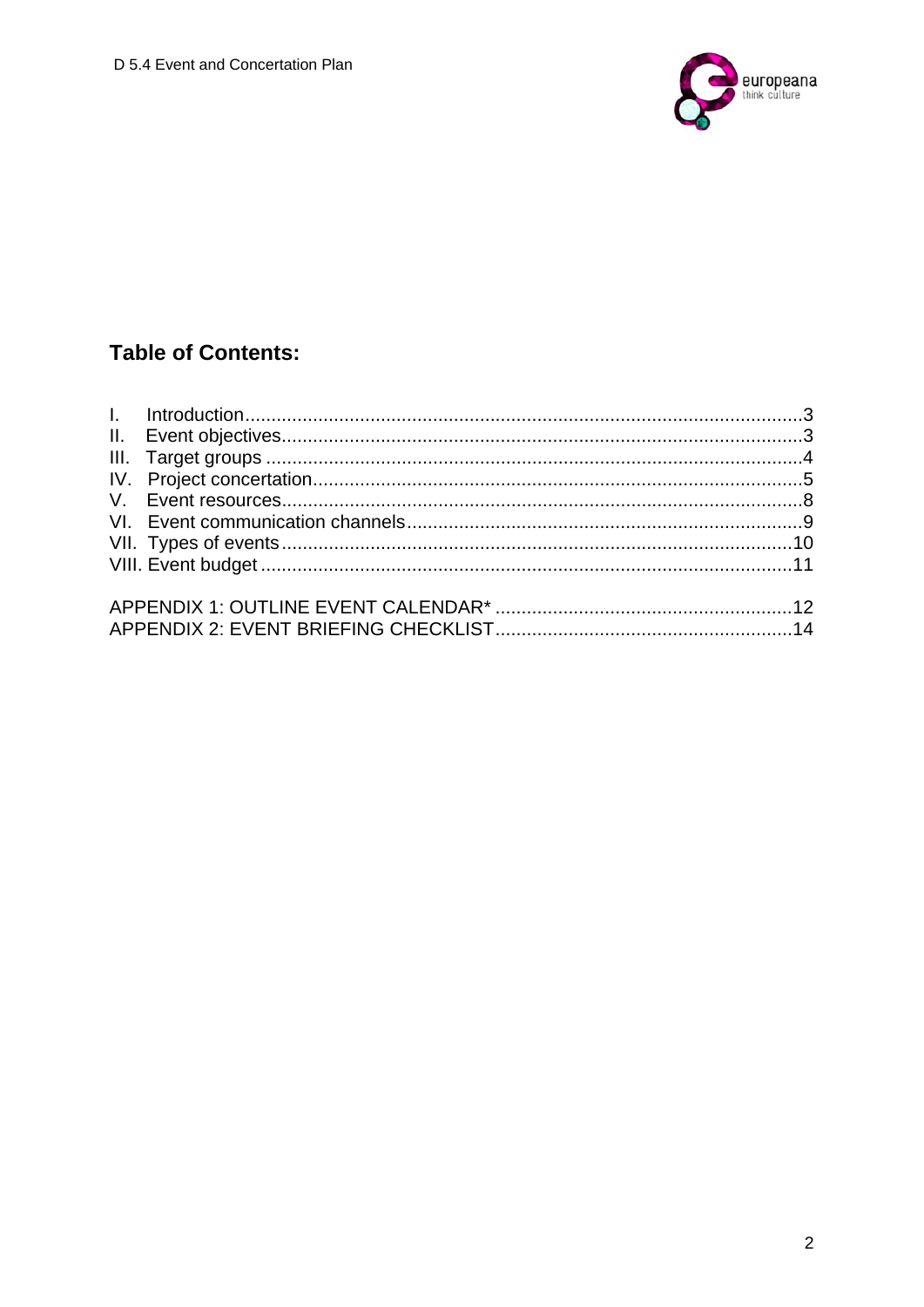

#### **I. Introduction**

The event and concertation plan comprises an important part of the dissemination activities of Europeana v1.0 and is aligned with the Europeana v1.0 Outline dissemination plan (D5.3).

The event and concertation plan:

- o sets clear and measurable event related objectives
- $\circ$  outlines the main types of events based on the target audiences, specialisation depth and project concertation level
- o describes the available marketing and financial resources and event communication channels
- o provides an outline calendar of events

For better understanding and ease of use, all main terms are defined as follows:

**Event** is a face to face activity bringing a selected target audience together to focus on the presentation of a topic, project, product or service. It may be a workshop, seminar, round table, conference or similar, and range in size up to 3000 people at a certain location and within a specific timeframe (ranging from several hours to several days).

**Concertation** refers to the synchronized planning, coordination and realisation of joint activities. These may be planned by a group of projects or organisations to achieve a common goal. Concertation implies exchange of ideas and best practice, organisational collaboration and shared resources (informational, human and financial).

For the Europeana v1.0 project, the parties involved include all the Europeana project group members unifying their efforts toward the digitisation of the European cultural and scientific heritage and its accessibility on the Europeana online portal www.europeana.eu:

The Europeana group of projects are, to date:

| Europeana v1.0<br>EuropeanaConnect<br>Europeana Local<br>Europeana Travel<br>Judaica Europeana | Archives Portal Europe (APEnet)<br><b>Biodiversity Heritage Library (BHL-Europe)</b><br>ATHENA<br>European Film Gateway (EFG)<br>Musical Instrument Museum Online (MIMO)<br><b>EU Screen</b> |
|------------------------------------------------------------------------------------------------|----------------------------------------------------------------------------------------------------------------------------------------------------------------------------------------------|
|                                                                                                |                                                                                                                                                                                              |

#### **II. Event objectives**

The event and concertation plan formulates clear and measurable goals which are aligned with the communication objectives described in the Outline Communication Plan (D5.3, http://version1.europeana.eu/web/europeana-project/documents) and complements them as follows:

1. To extend the Europeana network by informing and engaging professional stakeholders, keeping them abreast of the project developments and communicating the benefits of membership, content provision and technical collaboration.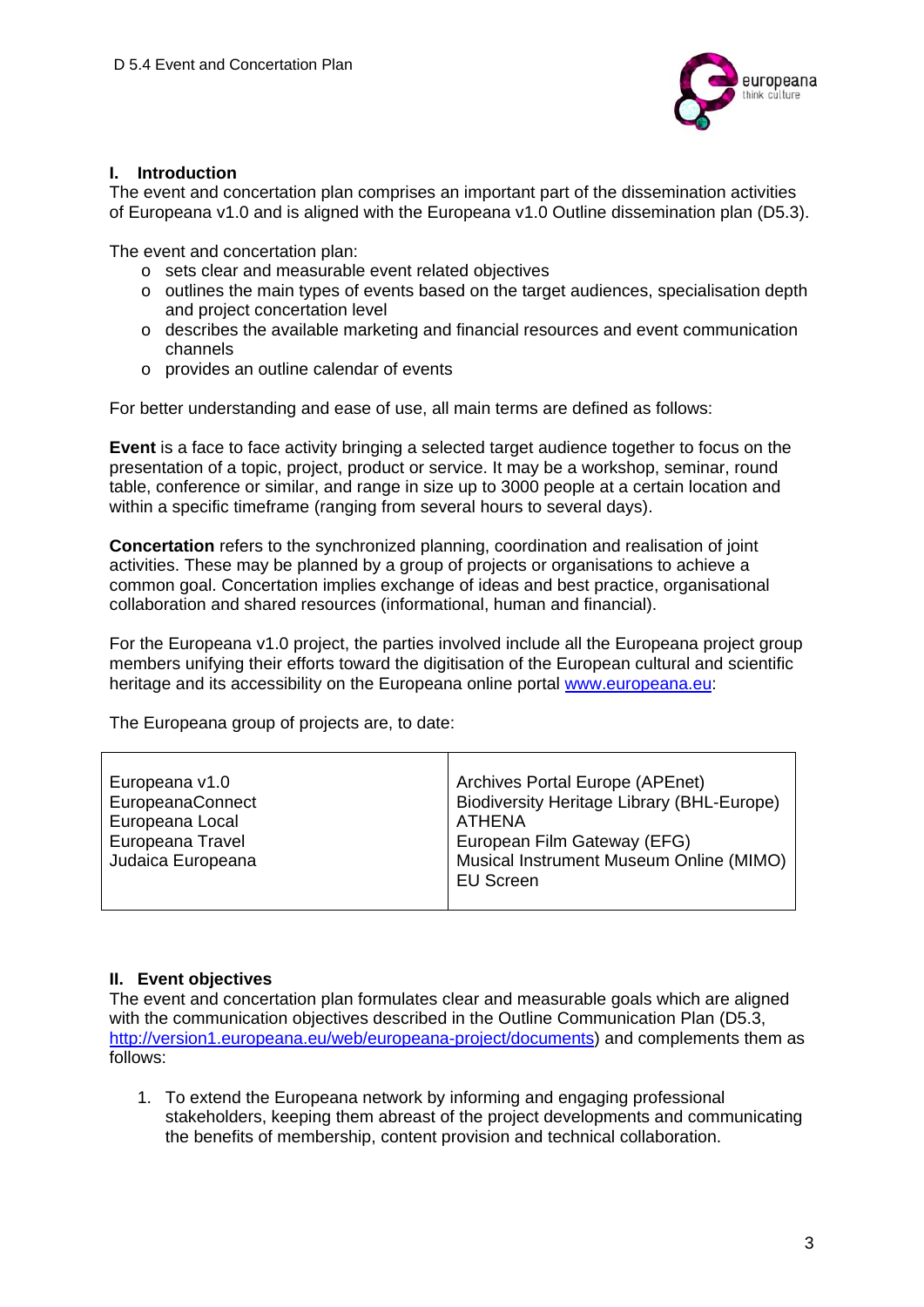

| <b>Success indicators*</b>                      | Year 1 | Year <sub>2</sub> | Year <sub>3</sub> |
|-------------------------------------------------|--------|-------------------|-------------------|
| Number of network members                       | 100    | 140               | 150               |
| Number of network members contributing content  | 75     | 110               | 120               |
| Number of participants in v1.0 plenary sessions | 250    | 250               | 250               |
| Number of participants in workshops             | 100    | 150               | 150               |

2. To maximize the multiplier effect and minimize the duplication of effort across the Europeana group of projects by effective cross-project marketing activities

| <b>Success indicators</b>                                                                    | Year <sub>1</sub> | Year <sub>2</sub> | Year <sub>3</sub> |
|----------------------------------------------------------------------------------------------|-------------------|-------------------|-------------------|
| Number of joint events                                                                       |                   |                   | đ                 |
| Number of Europeana presentations at partner<br>events (when Europeana is not the organiser) | 20                | -30               | 40                |

3. To build up Europeana brand (raise awareness, increase brand recognition and loyalty) among end-users and media by informing about the Europeana online portal and promoting its benefits

| <b>Success indicators</b>                     | Year 1  | Year <sub>2</sub>                    | Year <sub>3</sub> |
|-----------------------------------------------|---------|--------------------------------------|-------------------|
| Number of end-user and media events           | $n/a**$ | 10                                   | 8                 |
| Number of unique visitors on Europeana portal |         | 10%<br>increase<br>every 6<br>months | 50%<br>increase   |

#### **III. Target groups**

Taking into consideration the objectives of our events and concertation work, the following target groups have been identified:

| <b>Target Groups</b>                                                      | <b>Members</b>                                                                                                                                                                                                                                                                                                                                                |
|---------------------------------------------------------------------------|---------------------------------------------------------------------------------------------------------------------------------------------------------------------------------------------------------------------------------------------------------------------------------------------------------------------------------------------------------------|
| Group 1: the Thematic<br>Partner Network and the<br><b>EDL Foundation</b> | Network partners, their managers and Directors,<br>with particular focus on<br>Workgroup members,<br>$\bullet$<br>Member States' representatives<br>$\bullet$<br>Members of the professional associations<br>represented in EDL Foundation<br>Strategic bodies representing museums, libraries<br>and archives, ie ABM, MLA<br>University research institutes |

<sup>27/01/2010</sup> 

<sup>\*</sup> Europeana v1.0 Description of Work, p5: http://version1.europeana.eu/web/europeana-project/documents

<sup>\*</sup>New target group (end users and media) introduced in 2010.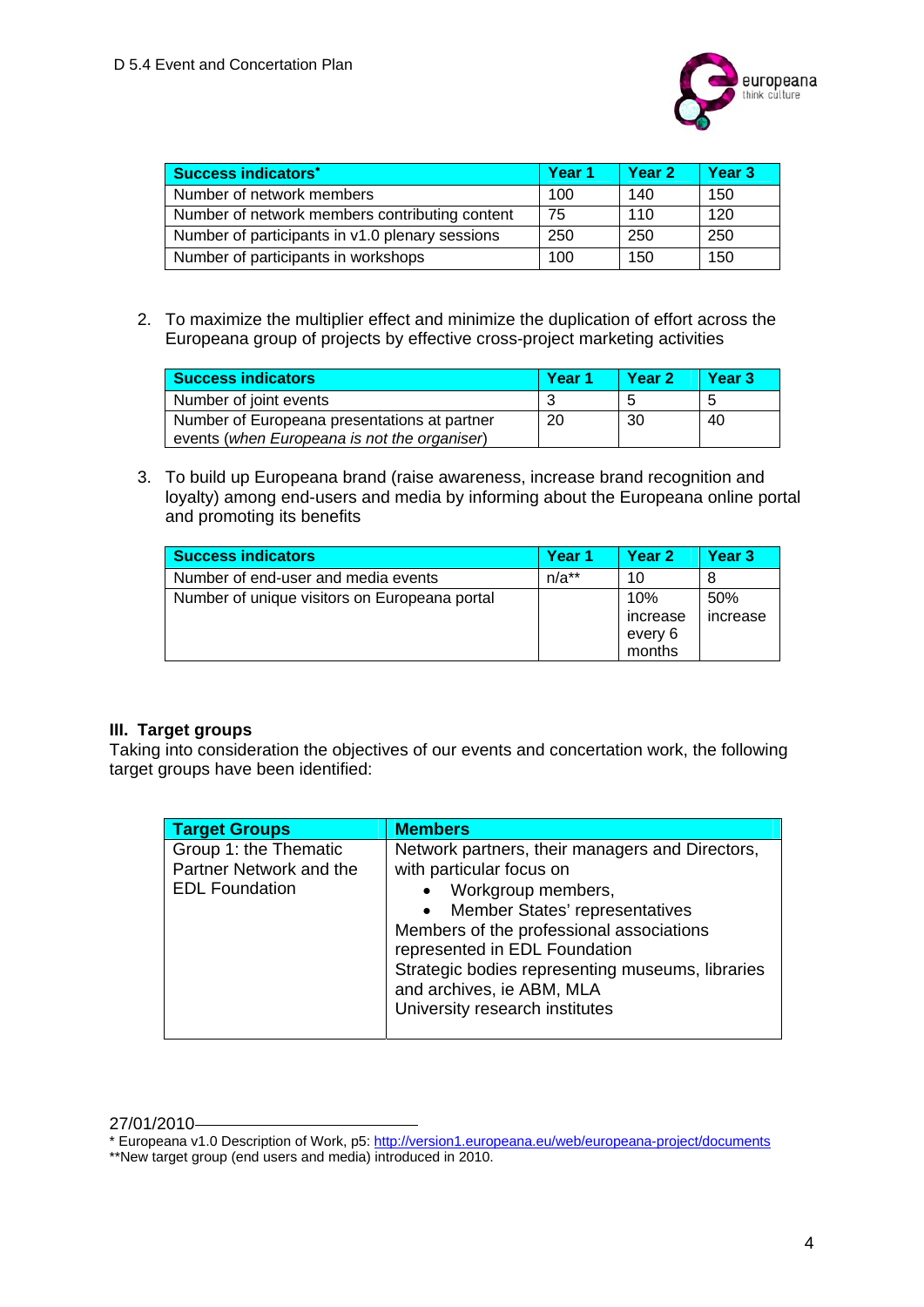

| Group 2: the Europeana<br>group and related projects                                                                        | All partners of and contributors to:<br>Projects aggregating content - eg<br>European Film Gateway<br>Technology providers - eg Europeana<br>Connect<br>Enabling projects such as PrestoPrime<br>and Arrow                                                                                                                                                                    |
|-----------------------------------------------------------------------------------------------------------------------------|-------------------------------------------------------------------------------------------------------------------------------------------------------------------------------------------------------------------------------------------------------------------------------------------------------------------------------------------------------------------------------|
| Group 3: professional<br>stakeholders, including<br>potential partners, content<br>providers and technical<br>collaborators | Senior managers in organizations with the<br>potential to contribute to Europeana<br>Aggregators and their providers<br>Curators, librarians, archivists in Europe and<br>overseas<br>The Open Source community and other<br>technology developers<br>Policy makers and digital strategists in Europe<br>Other EU projects such as Planets and Impact<br>Colleagues in the KB |
| Group 4: political policy<br>makers and funders                                                                             | <b>Information Society and Media Directorate</b><br><b>Commissioner's Cabinet</b><br><b>Ministries in Member States</b><br>Strategy and policy advisors in Member States                                                                                                                                                                                                      |
| Group 5: end users and<br>media                                                                                             | General public, expert amateurs, scholars/writers,<br>journalists                                                                                                                                                                                                                                                                                                             |

#### **IV. Project concertation**

Concertation activities reinforce the multiplier effect of all dissemination activities. By working together we can maximise effective use of resources and achieve goals related to partner management.

Currently, the Europeana project group includes v1.0 plus10 member projects focusing on digitization of information from the different domains of the European cultural and scientific heritage and making it accessible online. In most projects, dissemination activities are planned and managed in a separate work package. On a Europeana group level, marketing concertation initiatives, including events, are coordinated by the WP5 Communications Group comprising the dissemination work package leaders in each of the Europeana group projects.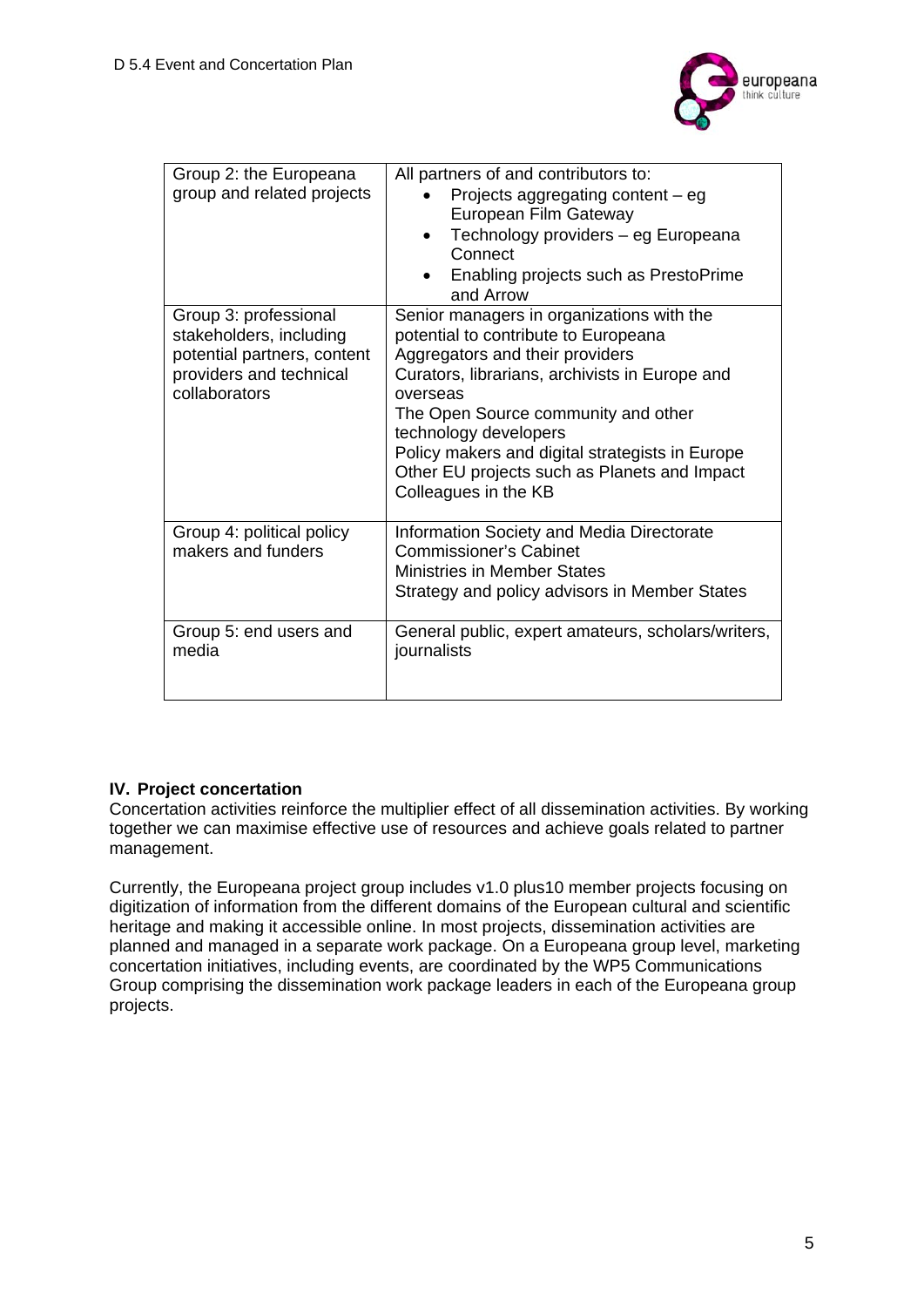

| <b>Project name</b> | <b>Dissemination</b><br><b>Work package</b> | <b>Contact details</b>             |
|---------------------|---------------------------------------------|------------------------------------|
|                     | leader                                      |                                    |
| Europeana v1.0      | Jon Purday                                  | jonathan.purday@kb.nl              |
| EuropeanaConnect    | Veronika Praendl-Zika                       | veronika.praendl-zika@onb.ac.at    |
|                     | Monika Segbert-Elbert                       | info@monikasegbert.com             |
| EuropeanaLocal      | Mary Rowlatt                                | mary.rowlatt@btinternet.com        |
| <b>BHL-Europe</b>   | <b>Tine Mallaerts</b>                       | tine.mallaerts@natuurwetenschappen |
|                     |                                             | .be                                |
|                     | Jiri Kvacek                                 | jiri_kvacek@nm.cz                  |
|                     | Pavel Douša                                 | pavel dousa@nm.cz                  |
| <b>ATHENA</b>       | Monika Hagedorn-                            | m.hagedorn@smb.spk-berlin.de       |
|                     | Saupe                                       |                                    |
|                     | Maria Sliwinska                             | Maria.Sliwinska@uni.torun.pl       |
| <b>EFG</b>          | Monika Segbert-Elbert                       | info@monikasegbert.com             |
|                     | <b>Kerstin Herlt</b>                        | herlt@deutsches-filminstitut.de    |
| <b>MIMO</b>         | Norman Rodger                               | norman.rodger@edin.ac.uk           |
| EUscreen            | Johan Oomen                                 | joomen@beeldengeluid.nl            |
|                     | Marco Rendina                               | mrendina@gmail.com                 |
|                     | Wietske van den                             | wydheuvel@beeldengeluid.nl         |
|                     | Heuvel                                      |                                    |
| EuropeanaTravel     | Monika Segbert-Elbert                       | info@monikasegbert.com             |
| Judaica Europeana   | Dov Winer                                   | Dov. Winer@gmail.com               |
|                     | Lena Stanley-Clamp                          | Istanley-clamp@jpr.org.uk          |

 Based on the level of project engagement in the event planning, organisation and dissemination the following 4 concertation levels are defined:

#### *Level 1: Events organised by Europeana v1.0 team only*

These events are detailed in WP5 of the Europeana v1.0 project and planned and realised entirely by the Europeana marketing and communications team. However, the WP5 Comms group and Europeana partners contribute to the event dissemination by promoting Europeana events on their website and/or other communication channels (newsletters, mailings, etc.).

Example: **Europeana Plenary**  14 – 16 September 2009 The Hague, Netherlands

300 plenary attendees

High-calibre keynote speakers included best-selling author Charles Leadbeater and Professor Bernard Hugenholtz, consultant to the World Intellectual Property Organisation and the European Commission, Director of the Institute for Information Law of the University of Amsterdam. The event included general plenary sessions, work groups meetings and master classes to address all key cross-project issues and facilitate collaboration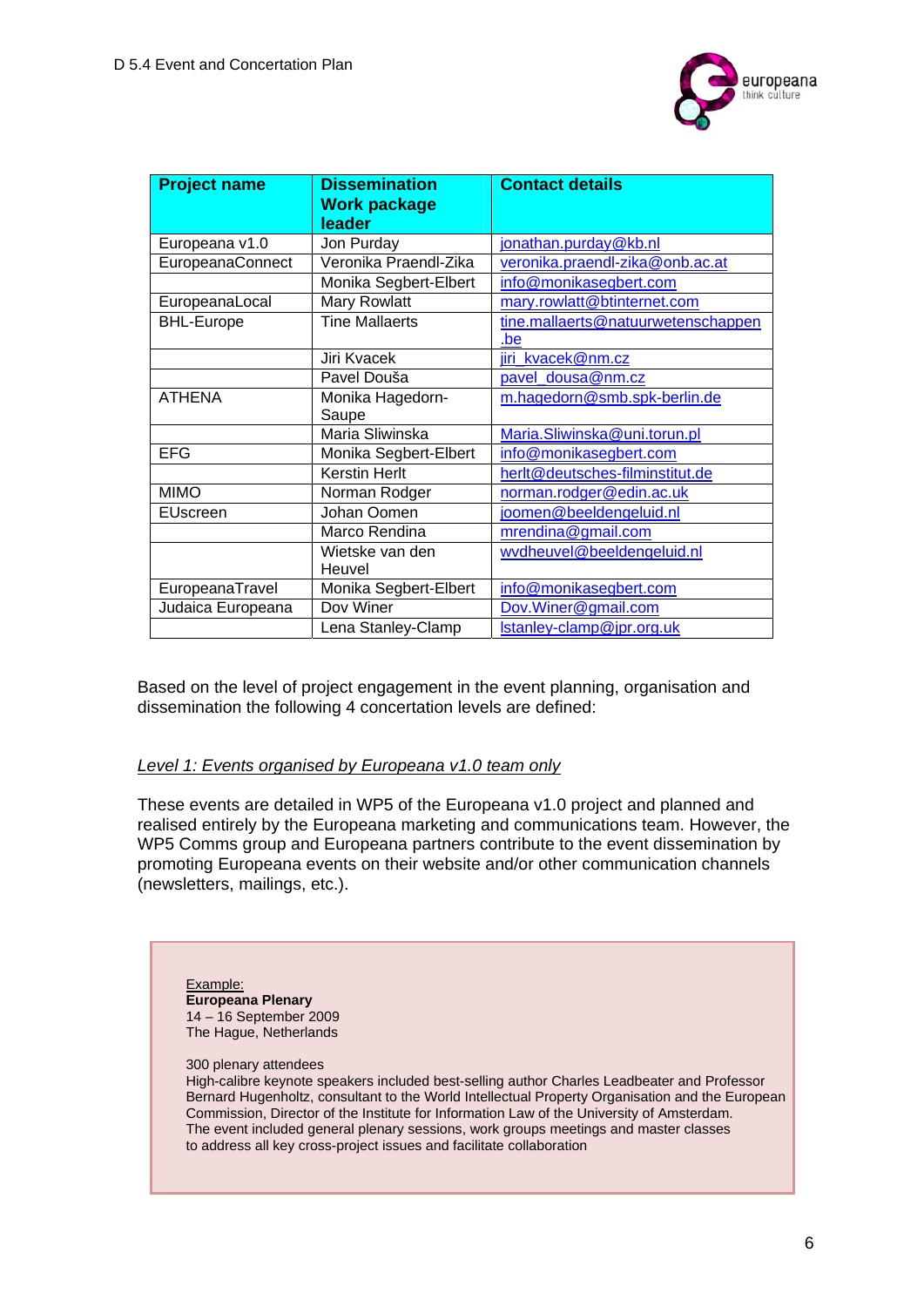

#### *Level 2: Events organised by Europeana and Europeana Project Partners*

 Events at this level require active collaboration in organising and communicating the event between Europeana v1.0 marketing and communications team and the corresponding projects' dissemination WP leaders. All sides may contribute to the event budget.

Example: **Aggregators' Round Table**  Organizers: Europeana v1.0, APEnet & ATHENA 14 October 2009 Lund, Sweden 70 key stakeholders from all over the Europe A joint event preceding the EU Presidential conference to maximize project synergy and use of participants' availability Inauguration of the Council of Content Providers and Aggregators

#### *Level 3: Events organised by Europeana Project Partners only*

 This category refers to events planned and organised by the dissemination work packages of the Europeana group of projects, either by themselves or in collaboration with other organisations. These events highlight Europeana by means of:

- o A presentation about Europeana given by a work package leader or coordinator of one of the Europeana group of projects
- o A keynote speech given by an Europeana core team member
- o A break out session or workshop run by Europeana within the context of the larger event

Again, WP5 Comms group share their efforts in the communication phase. There are several forms of dissemination collaboration - announcements on partner web site, emails to partners and newsletter features. All WP 5 members agreed to supply Europeana marketing & communications team with a list of their planned events on a regular basis. These are then added to the calendar on the Europeana v1.0 and Group homepages. To ensure fast and convenient event announcement, a special template for event submission has been created and uploaded on Europeana v1.0 website.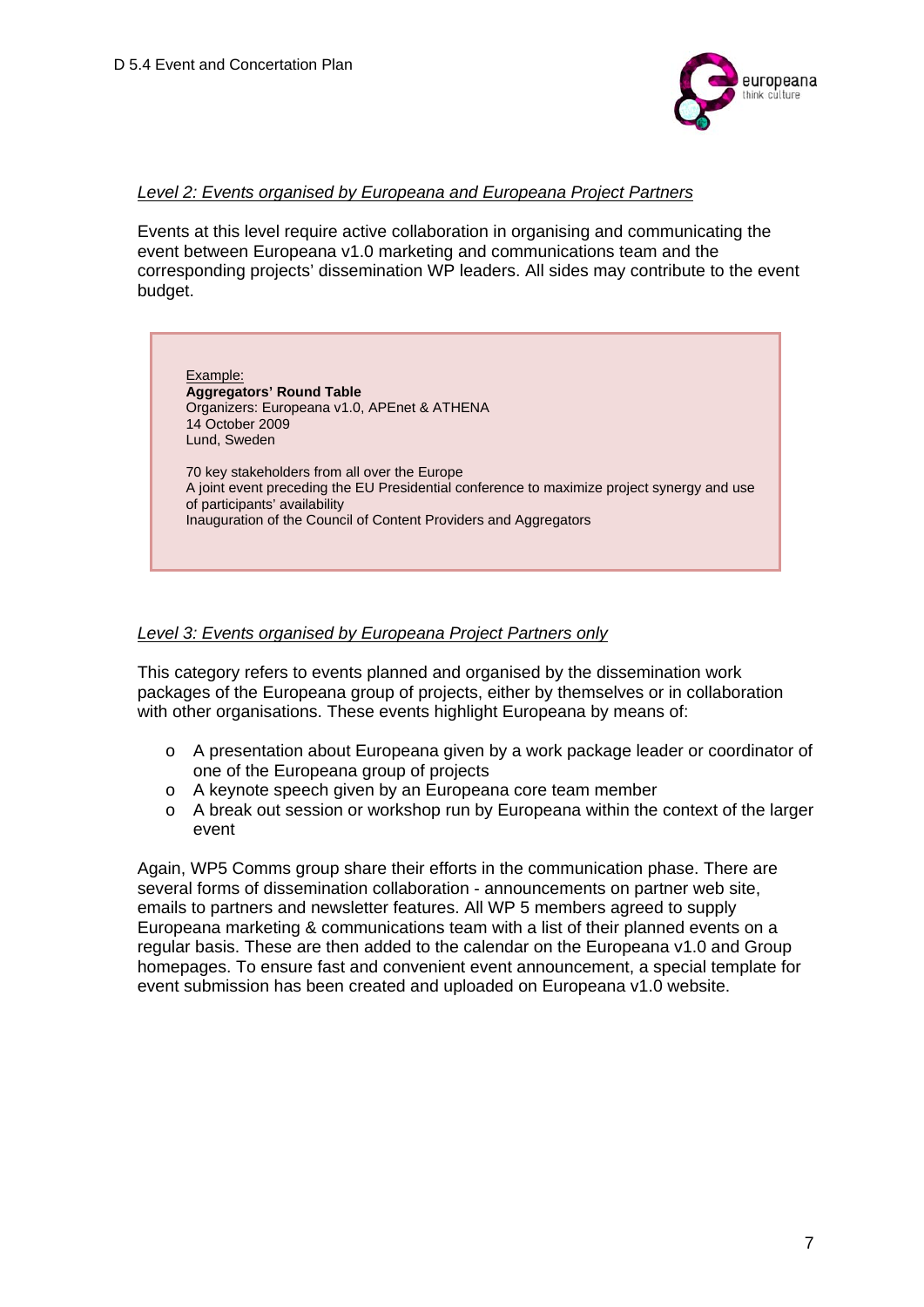

Example: **BAAC-LCSA Annual Conference "Aggregation and Management of Audiovisual Content in the Digital Space"**  Organizer: European Film Gateway in cooperation with Lithuanian Central State Archive, Institute of Library and Information Science at Vilnius University, Estonian National Museum, Library and Archives Canada 4-7 October 2009 Vilnius, Lithuania 40 attendees Europeana presentation with special focus on aggregation given by the EFG liaison officer

#### *Level 4: Events organized by external parties with Europeana representation*

 This category covers events organized by external professional organisations which are considered key events in a particular Europeana-related area, address some of the Europeana target groups (usually Group 3 or Group 5) and where Europeana will be presented via a keynote speech, paper or presentation given by a Europeana core team member and/or a Europeana group project representative with expertise on the event topic.

#### Example: **IASA Conference 2009**  Organizer: International Association of Sound and Audiovisual Archives 20 – 25 September 2009 Athens, Greece

230 attendees worldwide A Europeana panel session during which representatives of the PrestoPrime, EFG, Connect and EUScreen projects addressed key issues around the delivery of audio-visual heritage content to Europeana

#### **V. Event resources**

To ensure successful events for both Europeana v1.0 and the Europeana project group, the Europeana marketing and communications team provides online resources that can be used in print or on the web, expert advice and effective communication channels.

#### **Marketing Expertise**

Europeana marketing & communications team consists of 5 professionals with valuable experience in cross-platform marketing, PR, and event management:

- o Marketing & Communications Manager
- o Senior Communications Advisor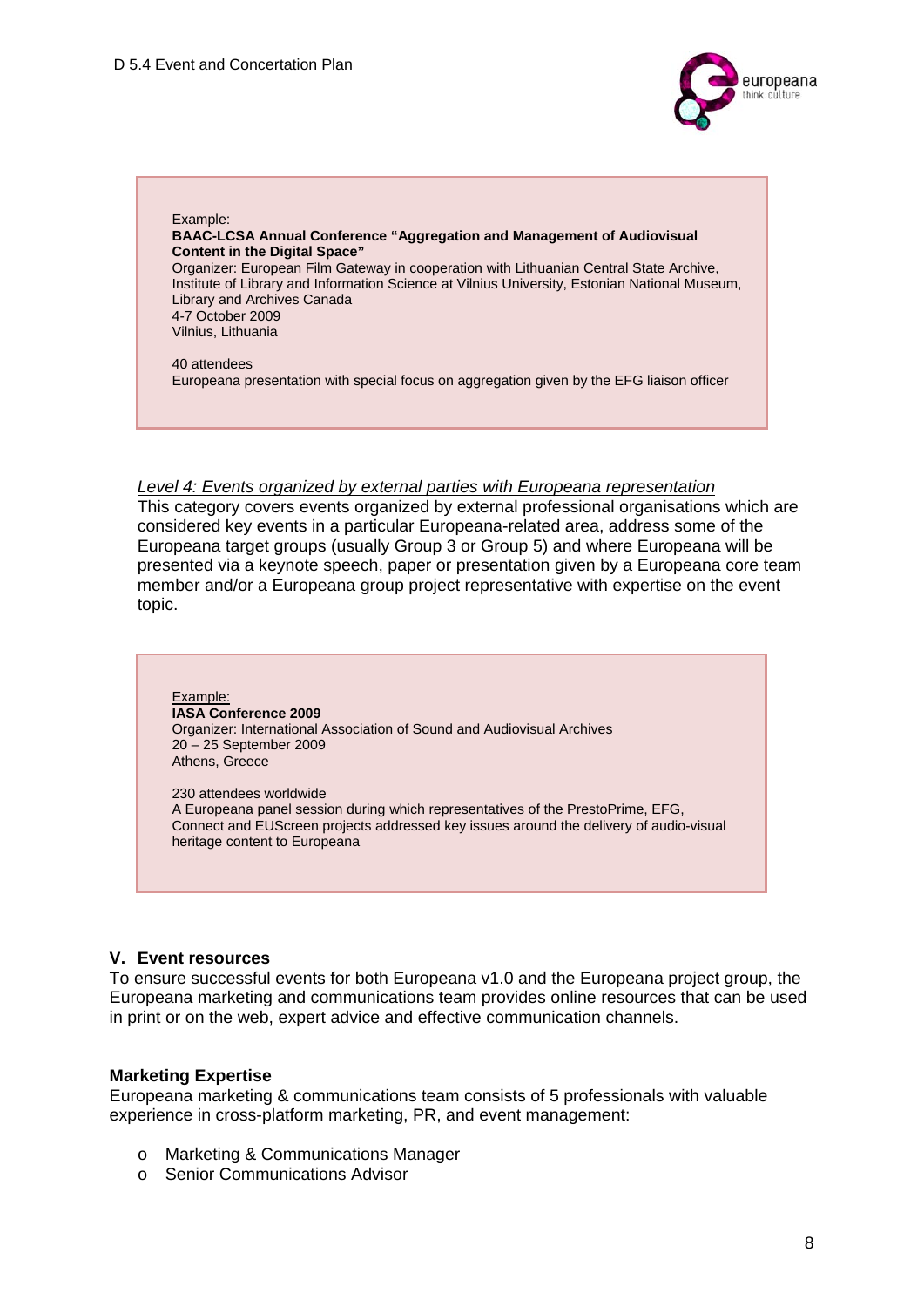

- o Webmaster
- o PR and Editorial Assistant
- o Marketing Assistant, with responsibility for events, SEO and Web 2.0

#### **Marketing web and print resources**

Partners can access the following marketing materials on http://version1.europeana.eu/web/guest/communication-tools

| Templates                    | Europeana powerpoint template<br><b>Blank factsheet template</b>                                                   |
|------------------------------|--------------------------------------------------------------------------------------------------------------------|
| <b>Sample Communications</b> | Europeana powerpoint presentation (key<br>facts and benefits)<br>Model thematic presentations<br>Europeana leaflet |
| Logos                        | Europeana logos provided in different<br>formats for print and web and in diverse<br>languages                     |
| Imagery                      | High resolution images with the<br>rightsholder's permission to be reused for<br>Europeana communication           |
| <b>Brand guidelines</b>      | Instructions for brand aligned<br>communication                                                                    |

#### **VI. Event communication channels**

To reach the target audiences, the following communication channels are used:

#### *Europeana public event calendar*

The event calendar is available on both Europeana v1.0 and Europeana group websites (http://version1.europeana.eu/web/guest/calendar and

http://group.europeana.eu/web/guest/calendar ) and provides all interested parties (incl. general public, project partners, professional stakeholders, etc.) with up-to-date information about forthcoming events which relate to Europeana.

The online calendar supports an event overview by time period (day, week, month, and year) and project (Europeana project group). By clicking on the event on the particular day the visitor accesses the full event description, including event name, location, duration, target audience, website and any other relevant event details. The Europeana public calendar is maintained by the marketing assistant and is regularly updated. Information about events comes from WP5 Comms group, project liaison officers, information lists and other sources coming into the Europeana v1.0 marketing and communications team. The marketing assistant also proactively searches for, evaluates and adds relevant end user and media events into the online calendar.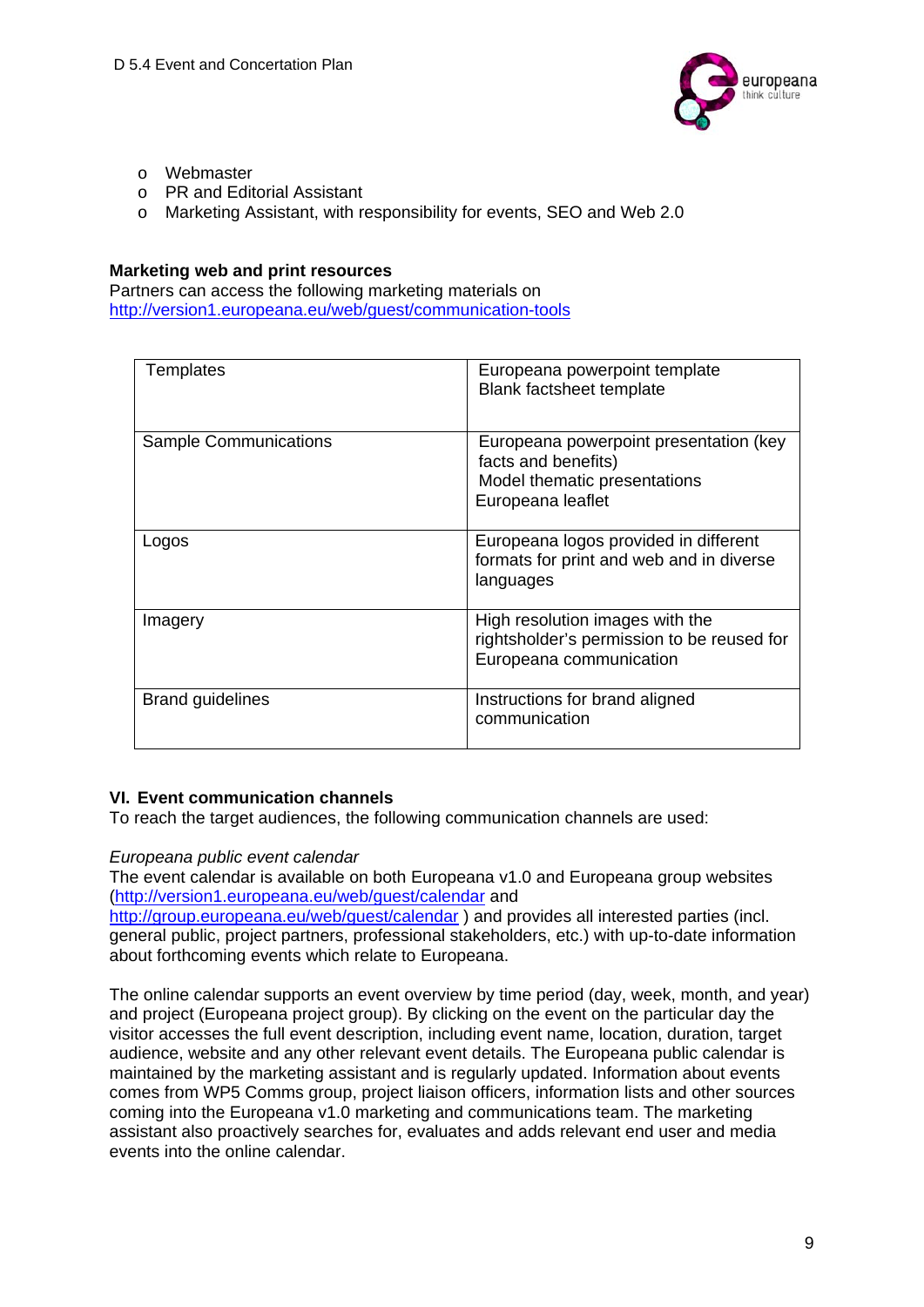

#### *News & Events section*

The news & events section on the Europeana v1.0 and group homepages (http://version1.europeana.eu/web/guest/home and http://group.europeana.eu/web/guest ) communicates in a concise format the two most relevant forthcoming events and it is updated regularly.

#### *Documents section*

On the Documents section of the Europeana v1.0 pages

(http://version1.europeana.eu/web/europeana-project/documents) users can scroll through a list of previous events organized by Europeana. Each event is linked to a sub page with all presentations given by Europeana team members and external speakers. The online repository proves to be an effective post-event channel as it ensures long term access to interesting topics for participants and non-participants alike.

#### *Event updates via RSS*

RSS-updates on planned Europeana events (incl. details on event agenda, location, participants, etc) will circulate monthly among interested subscribers.

#### *Mailing lists*

- o Mailing list of all Europeana partners
- o Professional library lists
- o Europeana press list of 250 journalists
- o (If required) 90 000 eNews subscriber database, which includes mostly end users and a percentage of the professional stakeholders

#### *Social networking websites*

Making use of the impact of social networking sites on communication to end users, Europeana events will be also announced in the Europeana profile on LinkedIn, Facebook, Twitter, etc.

#### **VII. Types of events**

Based on the target audiences' specifics, concertation level and event focus, the following types of events can be identified: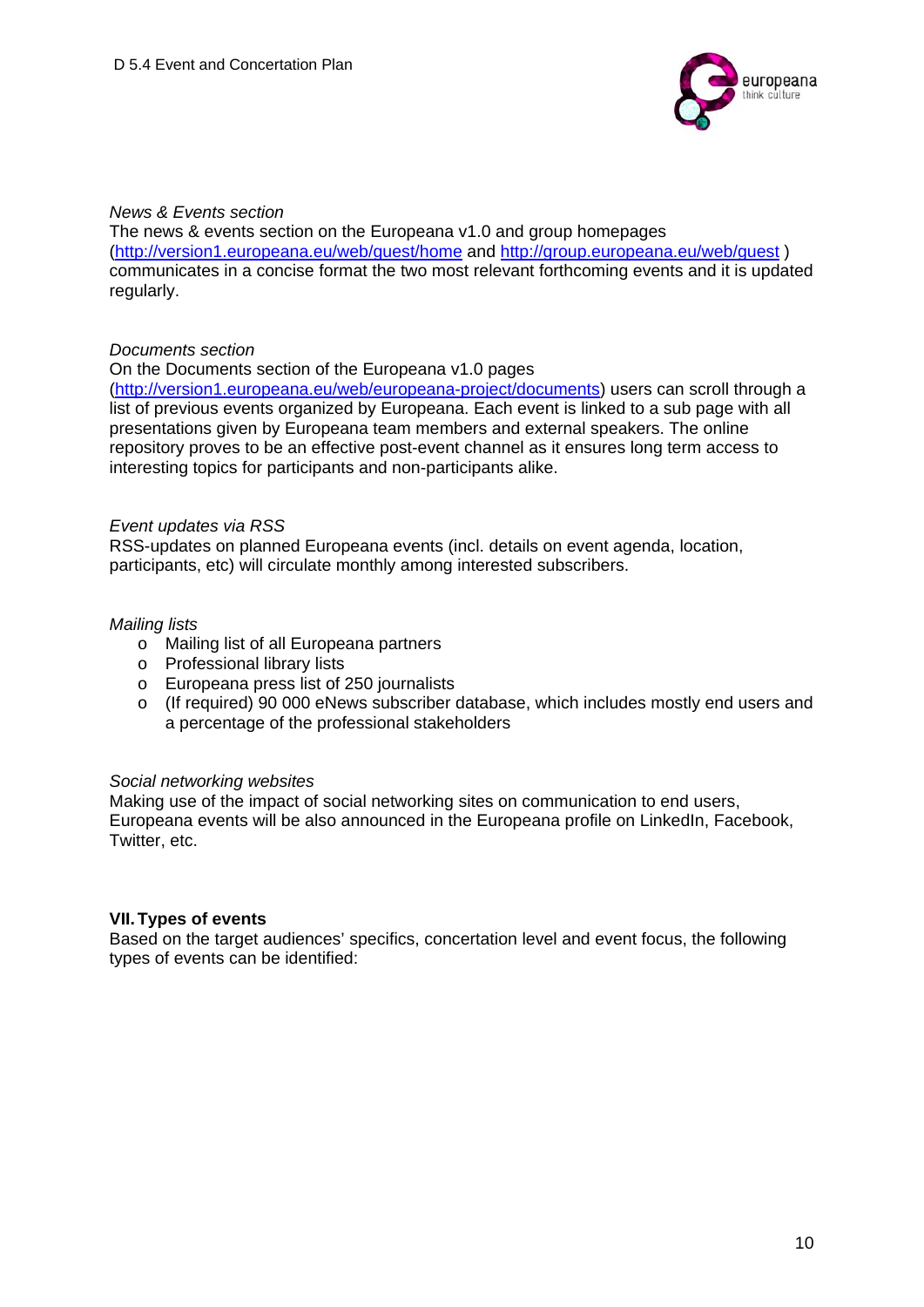

| <b>Event</b><br>type   | <b>Target group</b>                          | <b>Focus/specialisation level</b>                                                                                | <b>Concertation</b><br><b>level</b> |
|------------------------|----------------------------------------------|------------------------------------------------------------------------------------------------------------------|-------------------------------------|
| Conferences            | Professional<br>audience<br>(Groups 1,2,3)   | Project and domain related topics<br>(digitalisation, intellectual rights,<br>libraries, archives, etc.)         | Level 2, 3, 4                       |
|                        | End users and<br>media (Group 5)             | User-centric topics (Europeana<br>use cases and main benefits,<br>user generated content, social<br>media, etc.) |                                     |
| Plenary                | Professional<br>audience<br>(Groups 1,2,3,4) | Europeana related topics:<br><b>Project Progress</b><br>Key strategic issues<br>Technological developments       | Level 1                             |
| Workshops              | Professional<br>audience<br>(Groups 1,2,3)   | Specific professional topics<br>(interoperability, semantics,<br>aggregation, etc.)                              | Level $2, 3$                        |
| Political<br>briefings | Professional<br>audience<br>(Group 4)        | Europeana related political and<br>strategic issues                                                              | Level 1                             |

#### **VIII. Event budget**

| <b>Event type</b>          | <b>Frequency</b>       | <b>Subtotals over 3 years</b>     |
|----------------------------|------------------------|-----------------------------------|
| Conferences                | 2 conferences per      | Covered by other WPs of Europeana |
|                            | month                  | v1.0/ partner projects            |
| Plenary                    | 1 event annually       | €75k                              |
| Workshops                  | Min. 2 events annually | €15k                              |
| <b>Political briefings</b> | per year               | As appropriate for the event      |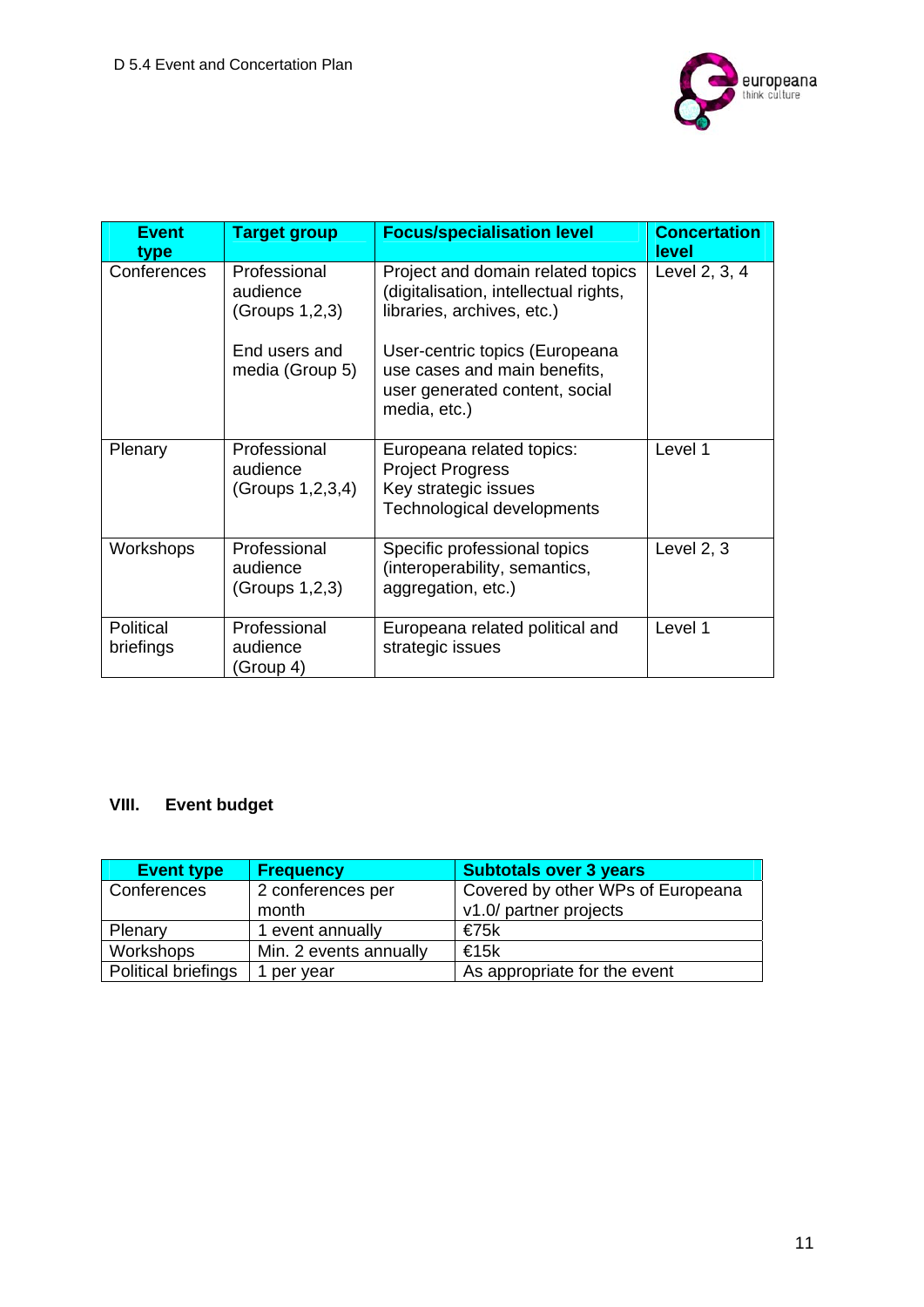

#### **APPENDIX 1**: **OUTLINE EVENT CALENDAR\***

#### **Year 1 (2009)**

|                        | Jan09 | Feb09 | Mar09 | Apr09                                                        | May09                                             | June09 | July09                                  | Aug09                                | Sept09                                              | Oct09                                                                                                       | Nov09                                                 | Dec09                                                                                                        |
|------------------------|-------|-------|-------|--------------------------------------------------------------|---------------------------------------------------|--------|-----------------------------------------|--------------------------------------|-----------------------------------------------------|-------------------------------------------------------------------------------------------------------------|-------------------------------------------------------|--------------------------------------------------------------------------------------------------------------|
| Conferences            |       |       |       |                                                              |                                                   |        | <b>LIBER</b><br>Conf,<br>ToulouseF<br>R | <b>IFLA</b><br>Conf,<br>Milan,<br>IT | IASA Conf,<br>Athens, GR<br>ECDL Conf,<br>Corfu, GR | BAAC-LCSA<br>Conf, Vilnius,<br>LU<br>FIAT/IFTA<br>World Conf,<br>Beijing, China<br>DC Conf,<br>Seoul, Korea | Society of<br>the Query<br>Conf,<br>Amsterdam,<br>NL. | EVA Russia,<br>Moscow, RU<br>Cultural<br>Heritage<br>Online Conf,<br>Florence, IT<br>eScience,<br>Oxford, UK |
| Plenary                |       |       |       | European<br>av1.0<br>Kick Off<br>Meeting<br>The<br>Hague, NL |                                                   |        |                                         |                                      | Europeana<br>plenary, The<br>Hague, NL              |                                                                                                             |                                                       |                                                                                                              |
| <b>Workshops</b>       |       |       |       |                                                              | <b>IPR</b><br>Cluster<br>Meeting<br>Prague,<br>CZ |        |                                         |                                      |                                                     | Aggregators'<br>Round Table,<br>Lund,<br>Sweden                                                             | Data<br>Agreement<br>Meeting<br>Paris, FR             | <b>DISH</b><br>Conference,<br>Rotterdam,<br>NL.<br><b>DISH</b><br>Europeana<br>PreConf, The<br>Hague, NL     |
| Political<br>briefings |       |       |       |                                                              |                                                   |        |                                         |                                      |                                                     |                                                                                                             |                                                       |                                                                                                              |

-<br>The event calendar is not an endorsement, is incomplete and will be updated on a regular basis.<br>"The first political briefing was held in November 2008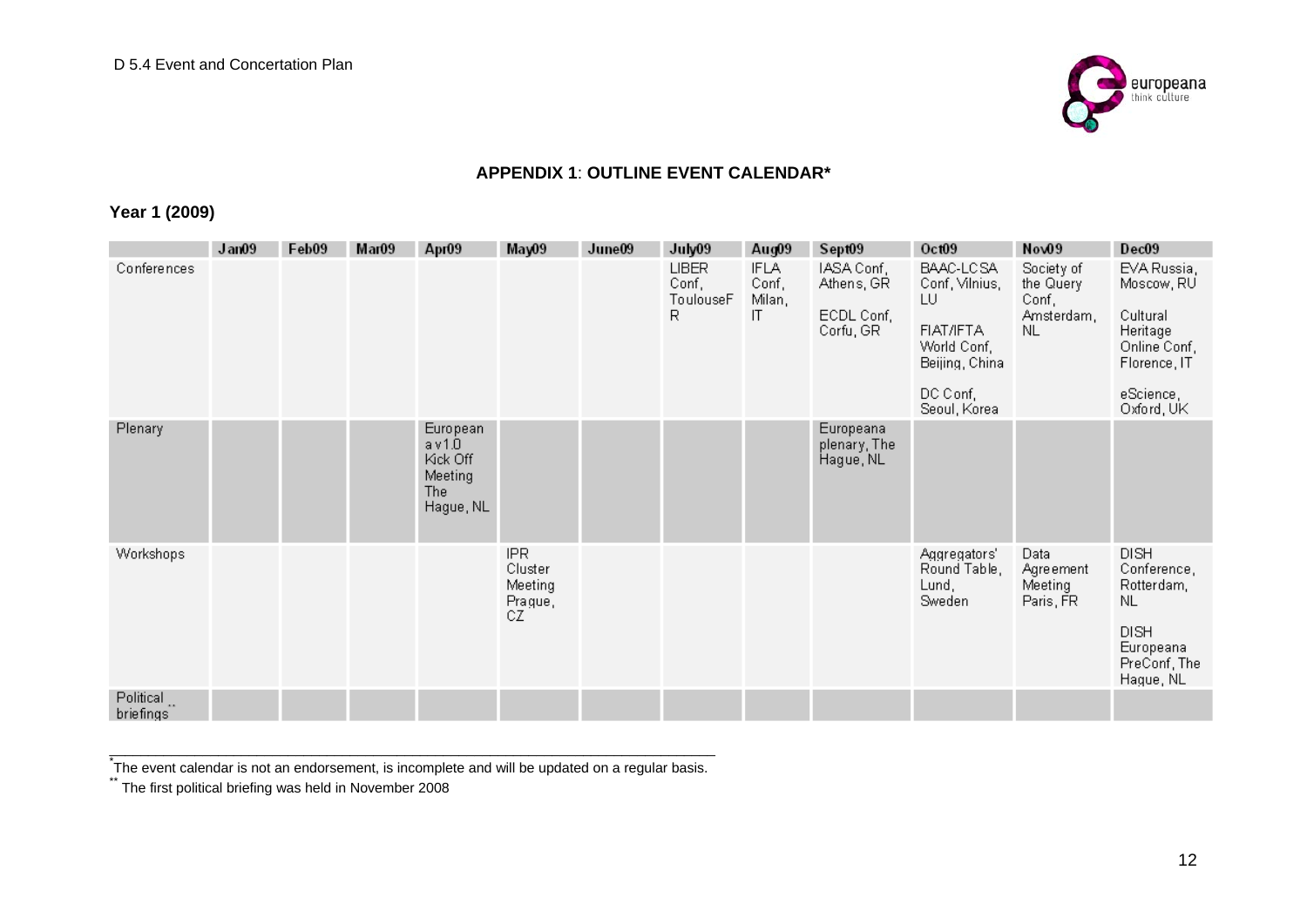

### **Year 2 (2010)**

|                        | Jan10 | Feb10                                                                                     | March 10                                                                     | Apr10                                                                                                                                                                                                                                         | May10                                                           | June10                                                                                                                                                                                                               | July10 | Aug10                                                 | Sept10                                                                                      | Oct10                                                                                                                                                                                                                                  | Nov10                                                                                                                                                                                                                              | Dec10 |
|------------------------|-------|-------------------------------------------------------------------------------------------|------------------------------------------------------------------------------|-----------------------------------------------------------------------------------------------------------------------------------------------------------------------------------------------------------------------------------------------|-----------------------------------------------------------------|----------------------------------------------------------------------------------------------------------------------------------------------------------------------------------------------------------------------|--------|-------------------------------------------------------|---------------------------------------------------------------------------------------------|----------------------------------------------------------------------------------------------------------------------------------------------------------------------------------------------------------------------------------------|------------------------------------------------------------------------------------------------------------------------------------------------------------------------------------------------------------------------------------|-------|
| Conferences            |       | ICDL Conf,<br>New Delhi,<br>India<br>7 <sup>6</sup><br>Communia<br>Workshop.<br>Luxemburg | $4^{\circ}$ BID-<br>Congress<br>Leipzig,<br>DE.<br>Hispana,<br>Madrid,<br>ES | Museums and<br>the Web,<br>Denver, USA<br>WWW2010<br>Raleigh NC,<br><b>USA</b><br>MuseumNext<br>London, UK<br>Digital<br>Content<br>Digitalisation,<br>Madrid, ES<br>12 <sup>th</sup> Fiesole<br>Collection<br>Retreat,<br>Leuven,<br>Belgium | JTS, Oslo,<br>NO.<br>$66^{\circ}$ FIAF<br>Congress,<br>Oslo, NO | JCDL Conf,<br>Cold Coast,<br>Australia<br>ALA Conf.<br>Washington<br>USA<br>IAML,<br>Moscow, RU<br>II Cinema<br>Ritrovato<br>Bologna, IT<br>39 <sup>t</sup> LIBER<br>Conf,<br>Aarhus, DK<br>i-Society,<br>London, UK |        | 76 <sup>ª</sup> IFLA<br>Conf,<br>Gothingen,<br>Sweden | ECDL Conf,<br>Glasgow UK<br>Picnic,<br>Amsterdam,<br>NL<br>Belgium conf<br>on.<br>Europeana | $28^n$<br>Pordenone<br>Silent Film<br>Festival-<br>Pordenone,<br>ΙT<br><b>FIAT/IFTA</b><br>Dublin,<br>Ireland<br>WOMEX,<br>Copenhagen,<br>DK.<br>32 <sup><sup>td</sup> DGI</sup><br>Online<br>Congress<br>Frankfurt, DE<br>CILIP (tbc) | $41^{st}$<br><b>AMIA/IASA</b><br>Conf,<br>Philadelphia,<br><b>USA</b><br>Thessaloniki<br>Film Festival<br>GR (tbc)<br>UNICA Conf,<br>Lisbon, PT<br>Online<br>Information<br>Show,<br>London, UK<br>(bc)<br>Euromed,<br>Nicosia, CY |       |
| Plenary                |       |                                                                                           |                                                                              |                                                                                                                                                                                                                                               |                                                                 |                                                                                                                                                                                                                      |        |                                                       |                                                                                             | Europeana<br>plenary.<br>Amsterdam,<br>NL                                                                                                                                                                                              | Europeana<br>Roadshow,<br>Europe                                                                                                                                                                                                   |       |
| Workshops              |       | Х                                                                                         |                                                                              | х                                                                                                                                                                                                                                             | х                                                               |                                                                                                                                                                                                                      | х      |                                                       |                                                                                             |                                                                                                                                                                                                                                        | х                                                                                                                                                                                                                                  |       |
| Political<br>briefings |       |                                                                                           |                                                                              |                                                                                                                                                                                                                                               |                                                                 |                                                                                                                                                                                                                      |        |                                                       | x                                                                                           |                                                                                                                                                                                                                                        |                                                                                                                                                                                                                                    |       |

### **Year 3 (2011)**

Events and their dates to be confirmed during 2010.